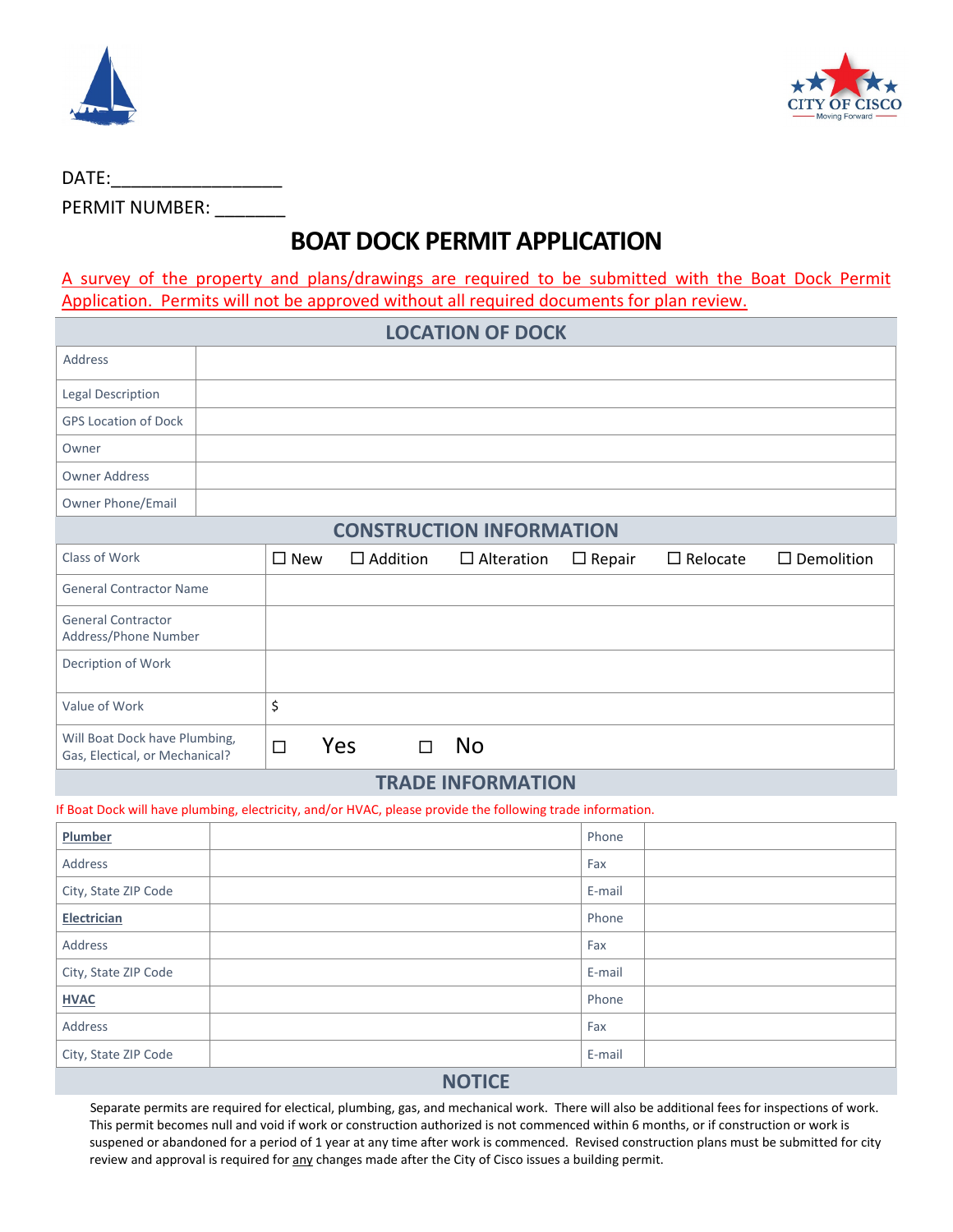

#### **SIGNATURES**

I hereby certify that I have read and examined this application and know the same to be true and correct . All provisions of laws and ordinances governing this type of work will be complied with whether specified herein or not. The granting of a permit does not presume to give authority to violate or cancel the provisions of any other state or local law regulating construction or the performance of construction.

| <b>DI ANIC DEVIEWAL</b>    |  |                    |  |  |  |
|----------------------------|--|--------------------|--|--|--|
| Date                       |  | Date               |  |  |  |
| Name and Title             |  | Name and Title     |  |  |  |
| Signature of<br>Contractor |  | Signature of Owner |  |  |  |

#### **PLANS REVIEW**

City Council Approval:

**NOTES**